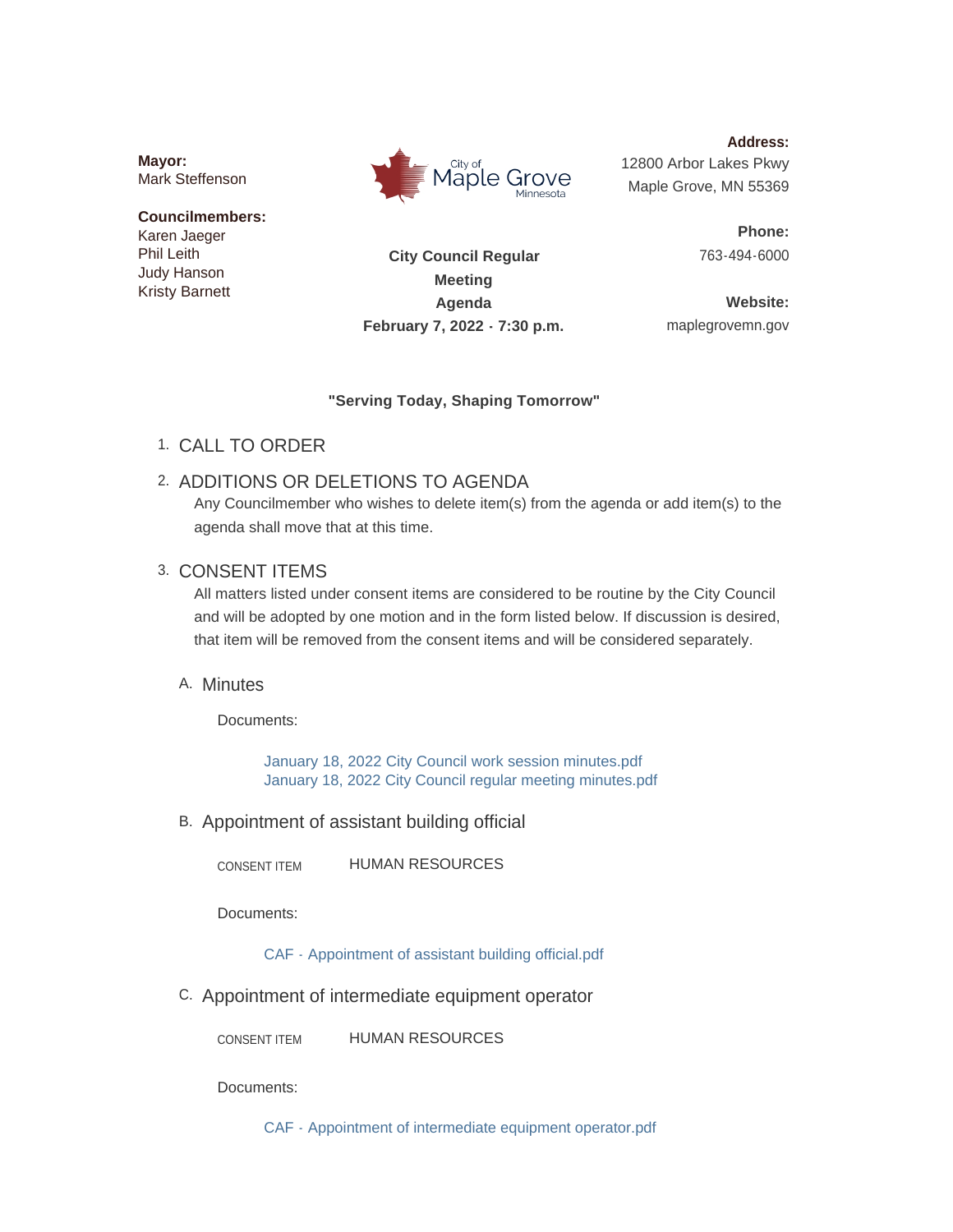D. Appointment of part-time customer service representative

HUMAN RESOURCES CONSENT ITEM

Documents:

[CAF - Appointment of part-time customer service representative.pdf](https://www.maplegrovemn.gov/AgendaCenter/ViewFile/Item/1208?fileID=4625)

E. Recruitment approval for police officer

HUMAN RESOURCES CONSENT ITEM

Documents:

[CAF - Recruitment approval for police officer.pdf](https://www.maplegrovemn.gov/AgendaCenter/ViewFile/Item/1183?fileID=4628)

14719 91st Avenue North variance F.

COMMUNITY & ECONOMIC DEVELOPMENT CONSENT ITEM

Documents:

[CAF 14719 91st Avenue North variance 02-07-2022.pdf](https://www.maplegrovemn.gov/AgendaCenter/ViewFile/Item/1189?fileID=4670) [Attachment A - Resolution No. 22-038.pdf](https://www.maplegrovemn.gov/AgendaCenter/ViewFile/Item/1189?fileID=4671)

G. Crocus Grove Planned Unit Development concept stage plan, development stage plan, preliminary plat, rezoning and administrative lot division

COMMUNITY & ECONOMIC DEVELOPMENT CONSENT ITEM

Documents:

[CAF Crocus Grove PUD concept stage plan, development stage plan,](https://www.maplegrovemn.gov/AgendaCenter/ViewFile/Item/1188?fileID=4623)  preliminary plat, rezoning and administrative lot division 02-07-2022.pdf [Attachment A - Location map.pdf](https://www.maplegrovemn.gov/AgendaCenter/ViewFile/Item/1188?fileID=4624)

Eagle Ridge administrative lot division H.

COMMUNITY & ECONOMIC DEVELOPMENT CONSENT ITEM

Documents:

[CAF Eagle Ridge administrative lot division 02-07-2022.pdf](https://www.maplegrovemn.gov/AgendaCenter/ViewFile/Item/1226?fileID=4704) [Attachment A - Location map.pdf](https://www.maplegrovemn.gov/AgendaCenter/ViewFile/Item/1226?fileID=4705) [Attachment B - Plans.pdf](https://www.maplegrovemn.gov/AgendaCenter/ViewFile/Item/1226?fileID=4706)

L Lodging tax agreement between the City of Maple Grove and Maple Grove Tourism

COMMUNITY & ECONOMIC DEVELOPMENT CONSENT ITEM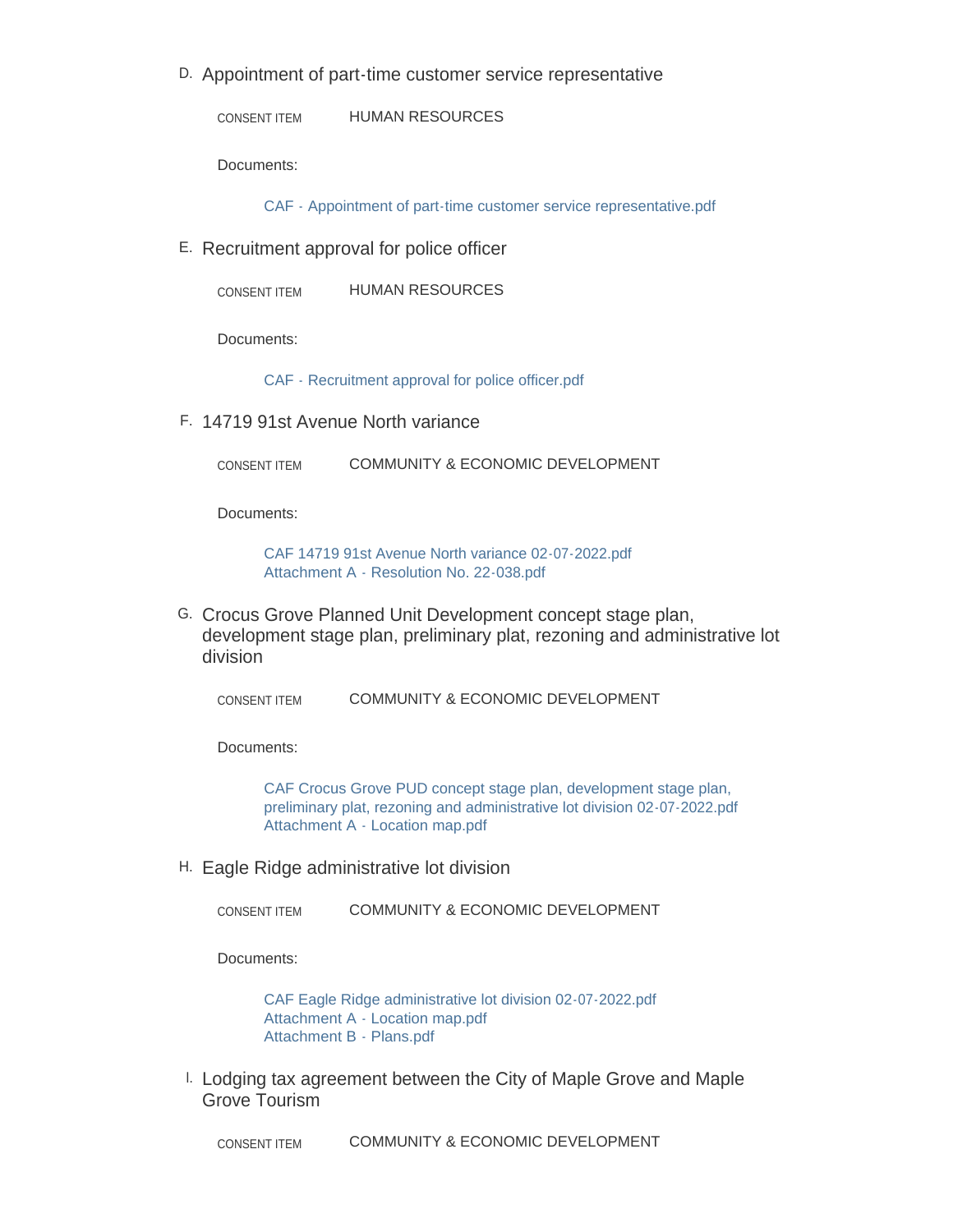Documents:

[CAF Lodging tax agreement between the City of Maple Grove and Maple Grove](https://www.maplegrovemn.gov/AgendaCenter/ViewFile/Item/1177?fileID=4592)  Tourism 02-07-2022.pdf [Attachment A - Lodging tax agreement.pdf](https://www.maplegrovemn.gov/AgendaCenter/ViewFile/Item/1177?fileID=4591)

J. PetSuites Planned Unit Development concept stage plan, development stage plan, preliminary and final plat

COMMUNITY & ECONOMIC DEVELOPMENT CONSENT ITEM

Documents:

[CAF PetSuites Planned Unit Development concept stage plan, development](https://www.maplegrovemn.gov/AgendaCenter/ViewFile/Item/1184?fileID=4605)  stage plan, preliminary and final plat 02-07-2022.pdf [Attachment A - Resolution No. 22-037.pdf](https://www.maplegrovemn.gov/AgendaCenter/ViewFile/Item/1184?fileID=4606) [Attachment B - Planned Unit Development agreement.pdf](https://www.maplegrovemn.gov/AgendaCenter/ViewFile/Item/1184?fileID=4607)

K. Upsher-Smith, Thrifty White sign package

COMMUNITY & ECONOMIC DEVELOPMENT CONSENT ITEM

Documents:

[CAF Upsher-Smith, Thrifty White sign package 02-07-2022.pdf](https://www.maplegrovemn.gov/AgendaCenter/ViewFile/Item/1185?fileID=4608) [Attachment A - Location map.pdf](https://www.maplegrovemn.gov/AgendaCenter/ViewFile/Item/1185?fileID=4609) [Attachment B - Sign drawings.pdf](https://www.maplegrovemn.gov/AgendaCenter/ViewFile/Item/1185?fileID=4610)

L. Zoning ordinance text amendment refuse and recycling container location

COMMUNITY & ECONOMIC DEVELOPMENT CONSENT ITEM

Documents:

[CAF Zoning ordinance text amendment refuse and recycling container location](https://www.maplegrovemn.gov/AgendaCenter/ViewFile/Item/1187?fileID=4698)  02-07-2022.pdf [Attachment A - Ordinance No. 22-03 .pdf](https://www.maplegrovemn.gov/AgendaCenter/ViewFile/Item/1187?fileID=4613) [Attachment B - Ordinance No. 22-03 summary.pdf](https://www.maplegrovemn.gov/AgendaCenter/ViewFile/Item/1187?fileID=4614)

M. 2022 Street Recon. Program, Resolution Nos. 22-034, 22-035 and 22-036

ENGINEERING CONSENT ITEM

Documents:

[CAF - 2022 Street Recon Program - Resolution Nos. 22-034, 22-035 and 22-](https://www.maplegrovemn.gov/AgendaCenter/ViewFile/Item/1209?fileID=4636) 036.pdf [Attachment A - Resolution No. 22-034.pdf](https://www.maplegrovemn.gov/AgendaCenter/ViewFile/Item/1209?fileID=4633) [Attachment B - Resolution No. 22-035.pdf](https://www.maplegrovemn.gov/AgendaCenter/ViewFile/Item/1209?fileID=4634) [Attachment C - Resolution No. 22-036.pdf](https://www.maplegrovemn.gov/AgendaCenter/ViewFile/Item/1209?fileID=4635) [Attachment D - Feasibility Report.pdf](https://www.maplegrovemn.gov/AgendaCenter/ViewFile/Item/1209?fileID=4696) [Attachment E - 22-01 Project Location Map.pdf](https://www.maplegrovemn.gov/AgendaCenter/ViewFile/Item/1209?fileID=4629)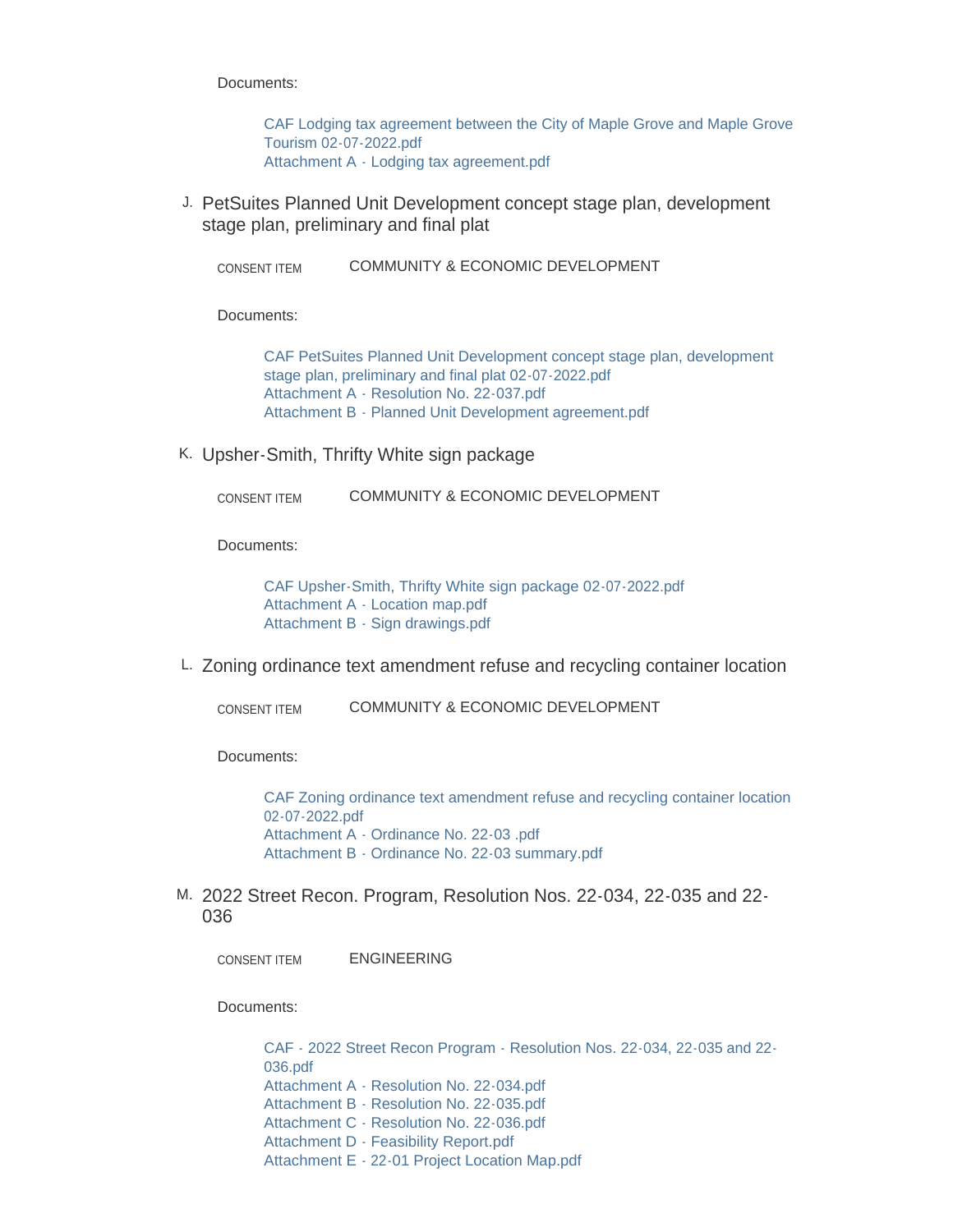[Attachment F - 22-02 Project Location Map.pdf](https://www.maplegrovemn.gov/AgendaCenter/ViewFile/Item/1209?fileID=4630) [Attachment G - 22-03 Project Location Map.pdf](https://www.maplegrovemn.gov/AgendaCenter/ViewFile/Item/1209?fileID=4631) [Attachment H - 2018-2022 Street rehabilitation schedule.pdf](https://www.maplegrovemn.gov/AgendaCenter/ViewFile/Item/1209?fileID=4632)

Accepting proposals for treatment and removal of ash trees N.

ENGINEERING CONSENT ITEM

Documents:

[CAF - Accepting proposals for treatment and removal of ash trees.pdf](https://www.maplegrovemn.gov/AgendaCenter/ViewFile/Item/1211?fileID=4639) [Attachment A - Rainbow Treecare tree treatment proposal.pdf](https://www.maplegrovemn.gov/AgendaCenter/ViewFile/Item/1211?fileID=4640) [Attachment B - YTS Companies LLC tree removal proposal.pdf](https://www.maplegrovemn.gov/AgendaCenter/ViewFile/Item/1211?fileID=4641)

Administrative and special assessment transfers O.

ENGINEERING CONSENT ITEM

Documents:

[CAF - Administrative and special assessment transfers.pdf](https://www.maplegrovemn.gov/AgendaCenter/ViewFile/Item/1218?fileID=4657)

P. Approval of Cooperative Agreement with Hennepin County

ENGINEERING CONSENT ITEM

Documents:

[CAF - Approval of Cooperative Agreement with Hennepin County.pdf](https://www.maplegrovemn.gov/AgendaCenter/ViewFile/Item/1217?fileID=4655) [Attachment A - Cooperative Agreement.pdf](https://www.maplegrovemn.gov/AgendaCenter/ViewFile/Item/1217?fileID=4656)

Q. CSAH 101 - 73rd Ave to 83rd Ave - Project No. 22-10 - project establishment Resolution No. 22-040

ENGINEERING CONSENT ITEM

Documents:

[CAF - CSAH 101 - 73rd Ave to 83rd Ave - Project No. 22-10 - project](https://www.maplegrovemn.gov/AgendaCenter/ViewFile/Item/1213?fileID=4662)  establishment Resolution No. 22-040.pdf [Attachment A - Resolution No. 22-040.pdf](https://www.maplegrovemn.gov/AgendaCenter/ViewFile/Item/1213?fileID=4648) [Attachment B - Proposed project layout.pdf](https://www.maplegrovemn.gov/AgendaCenter/ViewFile/Item/1213?fileID=4646) [Attachment C - Project location map.pdf](https://www.maplegrovemn.gov/AgendaCenter/ViewFile/Item/1213?fileID=4647)

R. Everest Lane Stream Restoration Cooperative Agreement with the Elm Creek Watershed Management Commission

ENGINEERING CONSENT ITEM

Documents: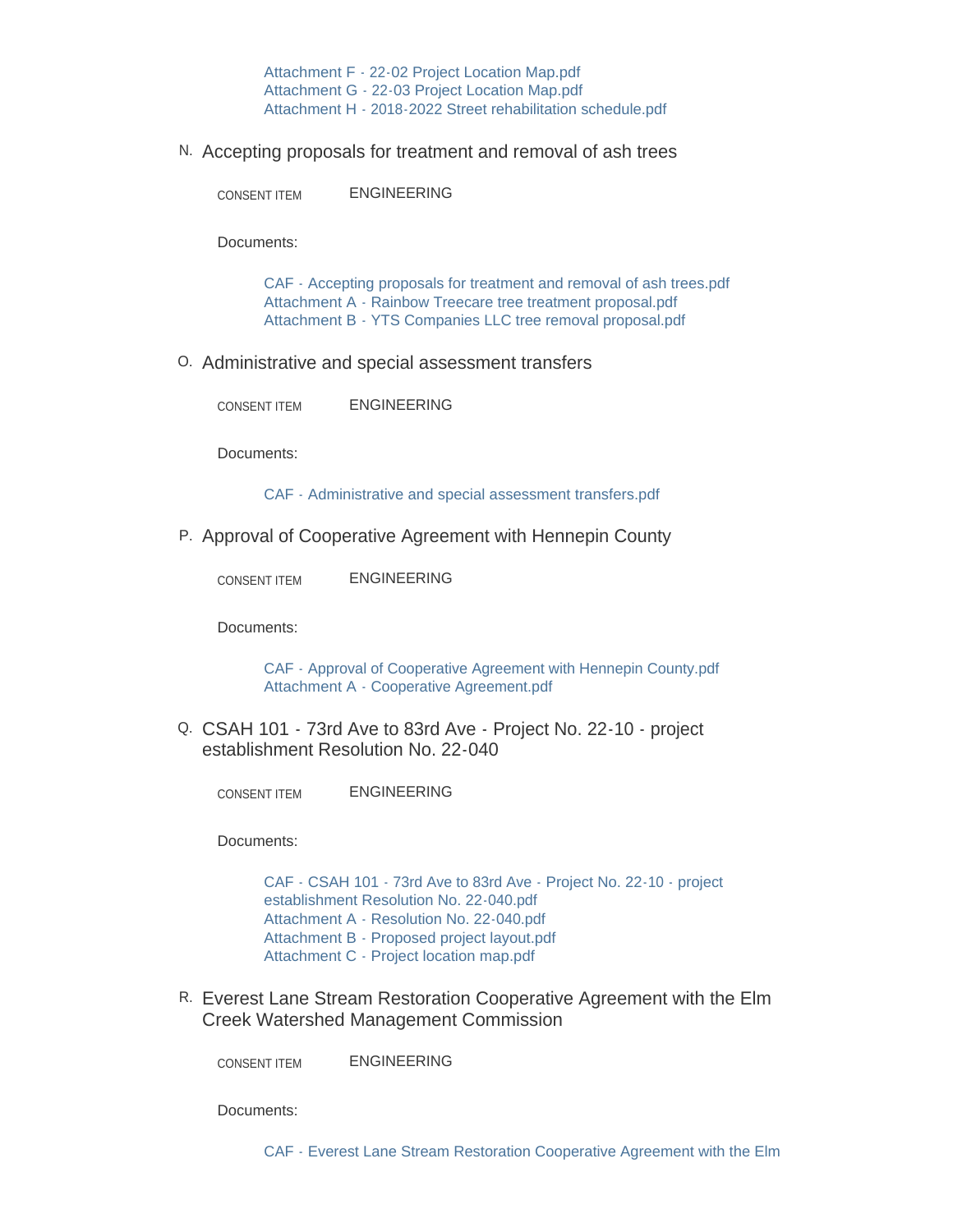Creek Watershed Mgmt. Commission.pdf [Attachment A - Project location map.pdf](https://www.maplegrovemn.gov/AgendaCenter/ViewFile/Item/1212?fileID=4643) [Attachment B - Cooperative Agreement with the Elm Creek Watershed Mgmt](https://www.maplegrovemn.gov/AgendaCenter/ViewFile/Item/1212?fileID=4644)  Commission.pdf

S. Fernbrook Lane - Territorial Road Project No. 20-19, Change Order No. 2

ENGINEERING CONSENT ITEM

Documents:

[CAF - Fernbrook Ln.-Territorial Rd. Project No. 20-19 - Change Order No. 2.pdf](https://www.maplegrovemn.gov/AgendaCenter/ViewFile/Item/1215?fileID=4651) [Attachment A - Change Order No. 2.pdf](https://www.maplegrovemn.gov/AgendaCenter/ViewFile/Item/1215?fileID=4652)

T. Howell Meadows Area Street and Utility Project No. 19-22 final acceptance

ENGINEERING CONSENT ITEM

Documents:

[CAF - Howell Meadows Area Street and Utility Project No. 19-22 - Final](https://www.maplegrovemn.gov/AgendaCenter/ViewFile/Item/1214?fileID=4649)  Acceptance.pdf [Attachment A - Final payment request.pdf](https://www.maplegrovemn.gov/AgendaCenter/ViewFile/Item/1214?fileID=4650)

U. Huntingwood Farms East and West Area Street Reconstruction Project No. 21-03 - final acceptance

ENGINEERING CONSENT ITEM

Documents:

[CAF - Huntingwood Farms East and West Area Street Recon. Project No. 21-](https://www.maplegrovemn.gov/AgendaCenter/ViewFile/Item/1210?fileID=4637) 03 - final acceptance.pdf [Attachment A - Final payment request.pdf](https://www.maplegrovemn.gov/AgendaCenter/ViewFile/Item/1210?fileID=4638)

V. Palisades at Nottingham 2nd Addition Area Street and Utility Project No. 18-16 - final acceptance

ENGINEERING CONSENT ITEM

Documents:

[CAF - Palisades at Nottingham 2nd Additiion Areat Street and Utility Project](https://www.maplegrovemn.gov/AgendaCenter/ViewFile/Item/1216?fileID=4653)  No. 18-16 - final acceptance.pdf [Attachment A - Final payment request.pdf](https://www.maplegrovemn.gov/AgendaCenter/ViewFile/Item/1216?fileID=4654)

W. Woodland Ponds Water Quality Pond Maintenance Project No. 22-07, Change Order No. 1

ENGINEERING CONSENT ITEM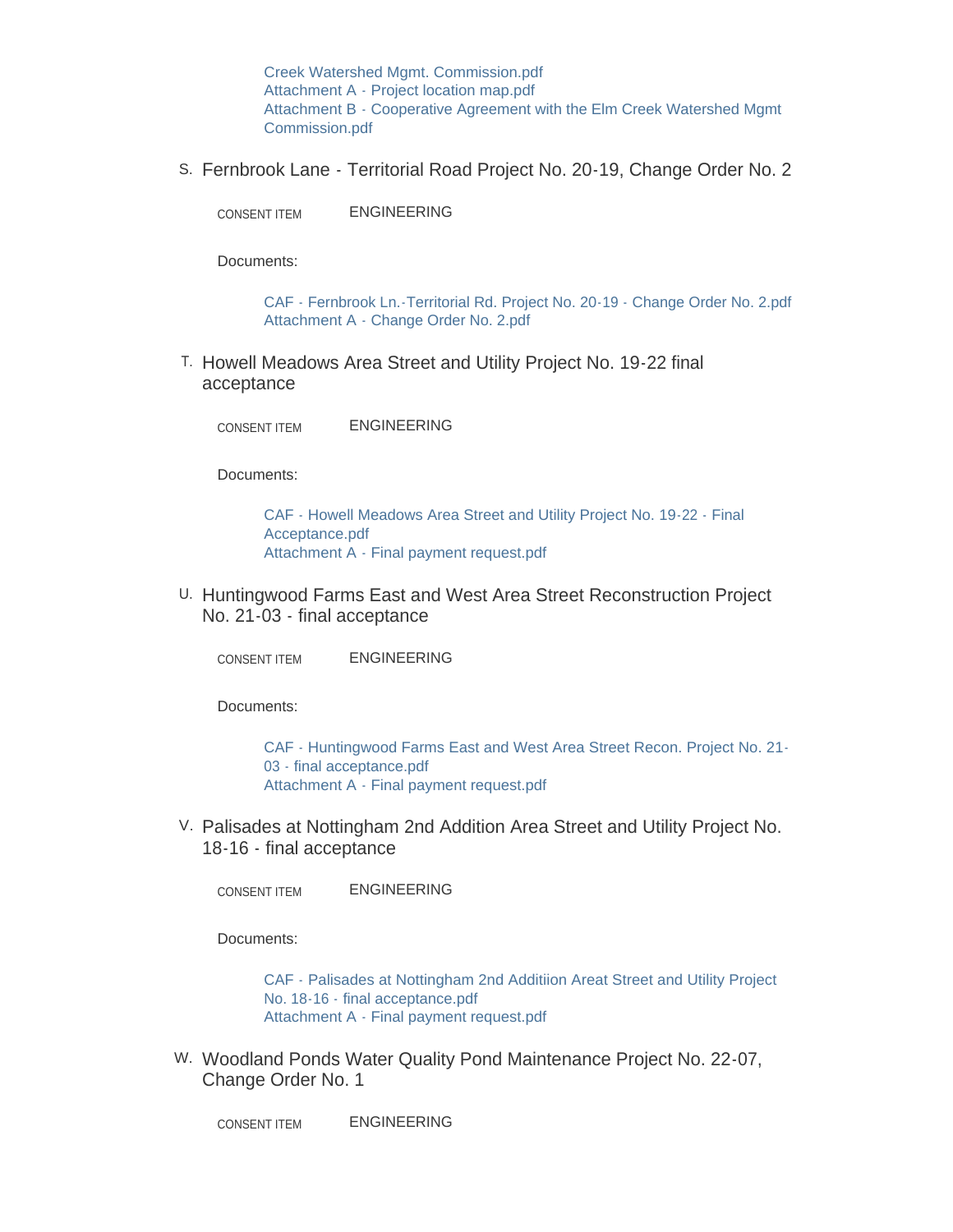Documents:

[CAF - Woodland Ponds Water Quality Pond Maintenance Project No. 22-07 -](https://www.maplegrovemn.gov/AgendaCenter/ViewFile/Item/1219?fileID=4658) Change Order No. 1.pdf [Attachment A - Project location map.pdf](https://www.maplegrovemn.gov/AgendaCenter/ViewFile/Item/1219?fileID=4660) [Attachment B - Change Order No. 1.pdf](https://www.maplegrovemn.gov/AgendaCenter/ViewFile/Item/1219?fileID=4659)

Sureties X.

CONSENT ITEM ENGINEERING

Documents:

[CAF - Sureties.pdf](https://www.maplegrovemn.gov/AgendaCenter/ViewFile/Item/1220?fileID=4661)

Y. Maple Grove Days - Maple Grove Community Organization

ADMINISTRATION CONSENT ITEM

Documents:

[CAF - Maple Grove Days Event - Maple Grove Community Organization.pdf.pdf](https://www.maplegrovemn.gov/AgendaCenter/ViewFile/Item/1221?fileID=4707) [Attachment A - MGCO Permit Waiver Request.pdf](https://www.maplegrovemn.gov/AgendaCenter/ViewFile/Item/1221?fileID=4664)

Park Dedication - Residential Unit Fee and Commercial-Industrial Acre Z. Fee

ADMINISTRATION CONSENT ITEM

Documents:

[CAF - Park Dedication - Residential Unit Fee and Commercial-Industrial Acre](https://www.maplegrovemn.gov/AgendaCenter/ViewFile/Item/1222?fileID=4665)  Fee.pdf [Attachment A - 2022 Park dedication assessor memo.pdf](https://www.maplegrovemn.gov/AgendaCenter/ViewFile/Item/1222?fileID=4687) [Attachment B - Memo from planning manager.pdf](https://www.maplegrovemn.gov/AgendaCenter/ViewFile/Item/1222?fileID=4688) [Attachment C - Park dedication survey of comparable cities.pdf](https://www.maplegrovemn.gov/AgendaCenter/ViewFile/Item/1222?fileID=4689) [Attachment D - Park dedication calculation worksheets.pdf](https://www.maplegrovemn.gov/AgendaCenter/ViewFile/Item/1222?fileID=4690)

AA. Final transfers and interfund loan for APEX project

ADMINISTRATION CONSENT ITEM

Documents:

[CAF - Final transfers and creation of interfund loan for APEX project.pdf](https://www.maplegrovemn.gov/AgendaCenter/ViewFile/Item/1176?fileID=4616) [Attachment A 1-27-22 City Council APEX final transfer memo.pdf](https://www.maplegrovemn.gov/AgendaCenter/ViewFile/Item/1176?fileID=4588) [Attachment B APEX interfund loan repayment schedule.pdf](https://www.maplegrovemn.gov/AgendaCenter/ViewFile/Item/1176?fileID=4589)

BB. Approve claims

ADMINISTRATION CONSENT ITEM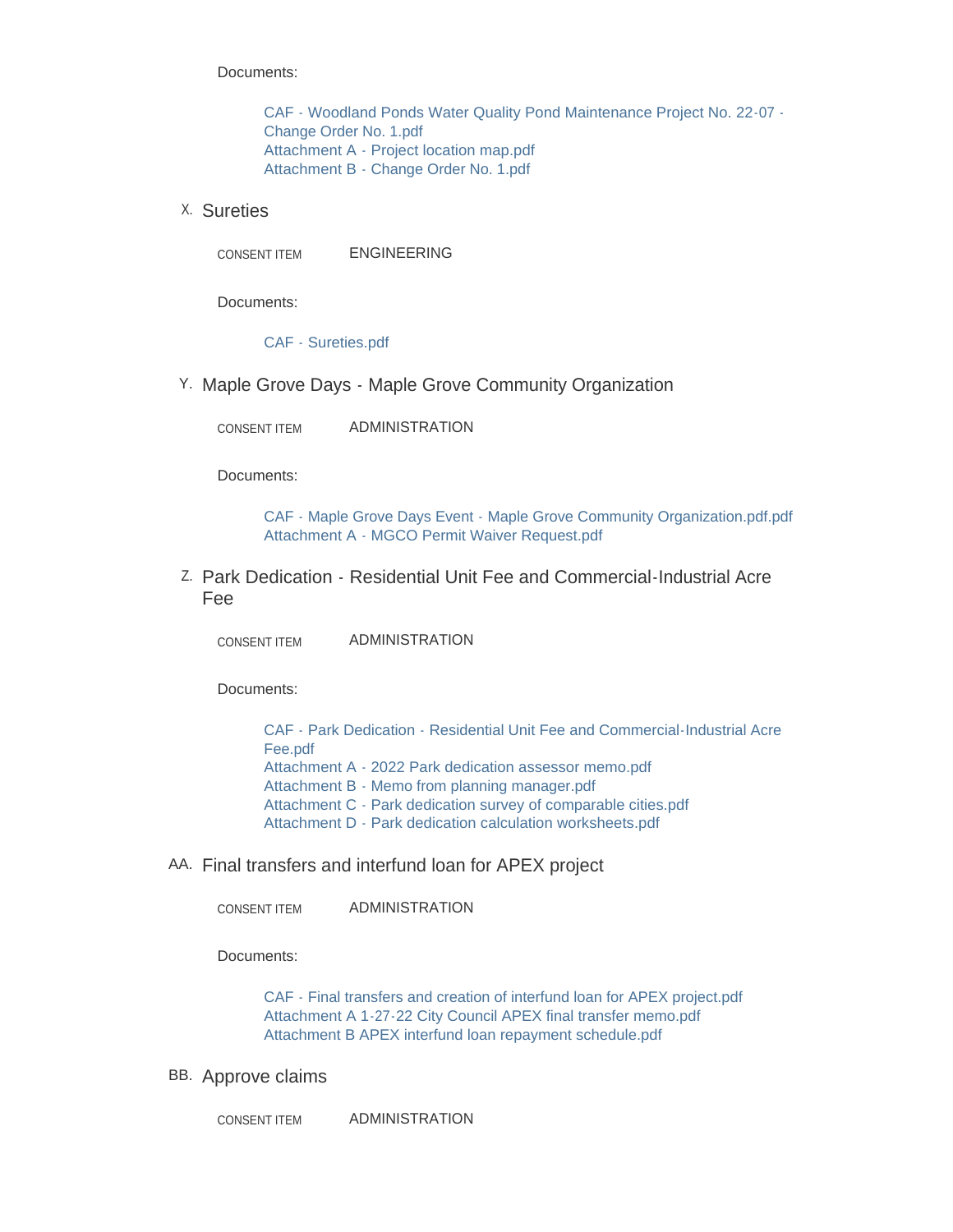Documents:

[CAF - Approve claims 2-07-2022.pdf](https://www.maplegrovemn.gov/AgendaCenter/ViewFile/Item/1174?fileID=4580) [Attachment A 1-12-2022 Check register.pdf](https://www.maplegrovemn.gov/AgendaCenter/ViewFile/Item/1174?fileID=4584) [Attachment B 1-20-2022 Check register.pdf](https://www.maplegrovemn.gov/AgendaCenter/ViewFile/Item/1174?fileID=4585) [Attachment C 1-26-2022 Check register.pdf](https://www.maplegrovemn.gov/AgendaCenter/ViewFile/Item/1174?fileID=4581) [Attachment D 1-20-2022 EFT register.pdf](https://www.maplegrovemn.gov/AgendaCenter/ViewFile/Item/1174?fileID=4582) [Attachment E 11-10-2021 Purchasing card register.pdf](https://www.maplegrovemn.gov/AgendaCenter/ViewFile/Item/1174?fileID=4583)

### 4. REMOVED CONSENT ITEMS

At this time, consent items removed for further discussion will be considered.

## 5. SPECIAL BUSINESS

OPEN FORUM - Individuals may address the City Council about any item not contained on the agenda. A maximum of five (5) minutes is allowed for each speaker, however this time may be reduced if many speakers are present. The Mayor may limit time and the number of speakers at his discretion. For those wishing to address the Council, please complete a blue card at the back of the Council Chambers and give the card to staff or the Mayor before the meeting begins.

- A. Open Forum
- B. Update from Representative Robbins

Documents:

[CAF Update from Representative Robbins.pdf](https://www.maplegrovemn.gov/AgendaCenter/ViewFile/Item/1175?fileID=4702)

### 6. COMMUNITY AND ECONOMIC DEVELOPMENT ITEMS

A. AMC Theatre Planned Unit Development concept stage plan amendment and development stage plan

Documents:

[CAF AMC Theatre Planned Unit Development concept stage plan amendment](https://www.maplegrovemn.gov/AgendaCenter/ViewFile/Item/1192?fileID=4617)  and development stage plan 02-07-2022.pdf [Attachment A - Narrative.pdf](https://www.maplegrovemn.gov/AgendaCenter/ViewFile/Item/1192?fileID=4618) [Attachment B - Location map.pdf](https://www.maplegrovemn.gov/AgendaCenter/ViewFile/Item/1192?fileID=4619) [Attachment C - Maps.pdf](https://www.maplegrovemn.gov/AgendaCenter/ViewFile/Item/1192?fileID=4712) [Attachment D - Memorandums.pdf](https://www.maplegrovemn.gov/AgendaCenter/ViewFile/Item/1192?fileID=4621)

B. Arbor Lakes Business Park Phase 3 Planned Unit Development concept stage plan

Documents:

[CAF Arbor Lakes Business Park Phase 3 Planned Unit Development concept](https://www.maplegrovemn.gov/AgendaCenter/ViewFile/Item/1179?fileID=4604)  stage plan 02-07-2022.pdf [Attachment A - Narrative.pdf](https://www.maplegrovemn.gov/AgendaCenter/ViewFile/Item/1179?fileID=4599) [Attachment B - Location map.pdf](https://www.maplegrovemn.gov/AgendaCenter/ViewFile/Item/1179?fileID=4600) [Attachment C - Maps.pdf](https://www.maplegrovemn.gov/AgendaCenter/ViewFile/Item/1179?fileID=4601) [Attachment D - Memorandums.pdf](https://www.maplegrovemn.gov/AgendaCenter/ViewFile/Item/1179?fileID=4602)

C. North Grove Medical Center Planned Unit Development stage plan and